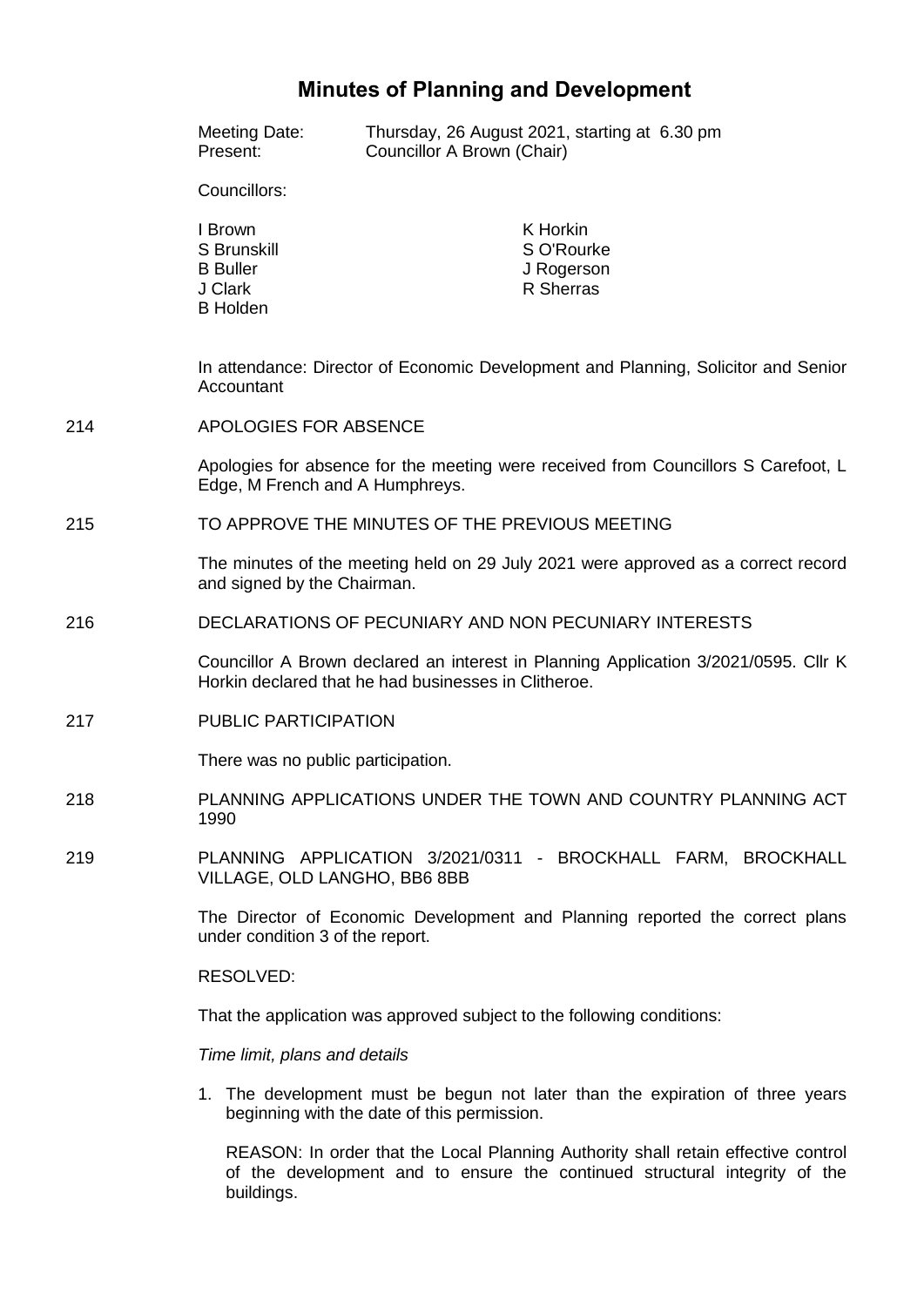2. All the external works of the development hereby permitted shall be completed before the expiration of five years from the date of this permission.

REASON: In order that the Local Planning Authority retains effective control over the development and to ensure that there is no significant deterioration in the condition of the buildings.

3. The permission shall relate to the development as shown on drawing no:

01 Location Plan 02 Existing Site Plan Roof Level 03 Existing Site Plan Ground Floor Level 04 Existing Floor Plans 05 Existing Elevations 06 Existing Courtyard Elevations 07B Proposed Site Plan Roof Level (amended 17.08.2021) 08B Proposed Site Plan Ground Floor Level (amended 17.08.2021) 09B Proposed Floor Plans 10B Proposed Ground Floor Plan 11B Proposed First Floor Plan 12A Proposed Elevations 13B Proposed Courtyard Elevations 14B Proposed Courtyard Elevations 15 Existing Out-buildings 16 Proposed Out-buildings 17B Proposed Garages 18B Landscape & Boundary Treatments (amended 17.08.2021) 19 Highways & Ownership

J1194 access fig 1 J1194 access fig 2 J1194 access fig 3 Rev A

REASON: For the avoidance of doubt and to ensure that the development is carried out in accordance with the submitted plans.

4. The existing buildings earmarked for demolition on the approved plans shall be demolished prior to the commencement of any building works being carried out on the buildings hereby approved for conversion. All resultant materials shall be removed from the site on completion of the development.

REASON: To safeguard the amenity of the locality.

5. Precise specifications or samples of all external surfaces of the development hereby permitted shall have been submitted to and approved by the Local Planning Authority before their use in the proposed development.

REASON: To ensure that the materials to be used are appropriate to the locality.

6. This permission shall relate to the proposed conversion in accordance with the Structural Assessment by Michael Holden submitted as part of the application and dated 18 December 2019. Any deviation from the survey may need to be the subject of a further planning application.

Prior to the commencement of development a schedule of works including a sequence of operations for the scheme of conversion in accordance with the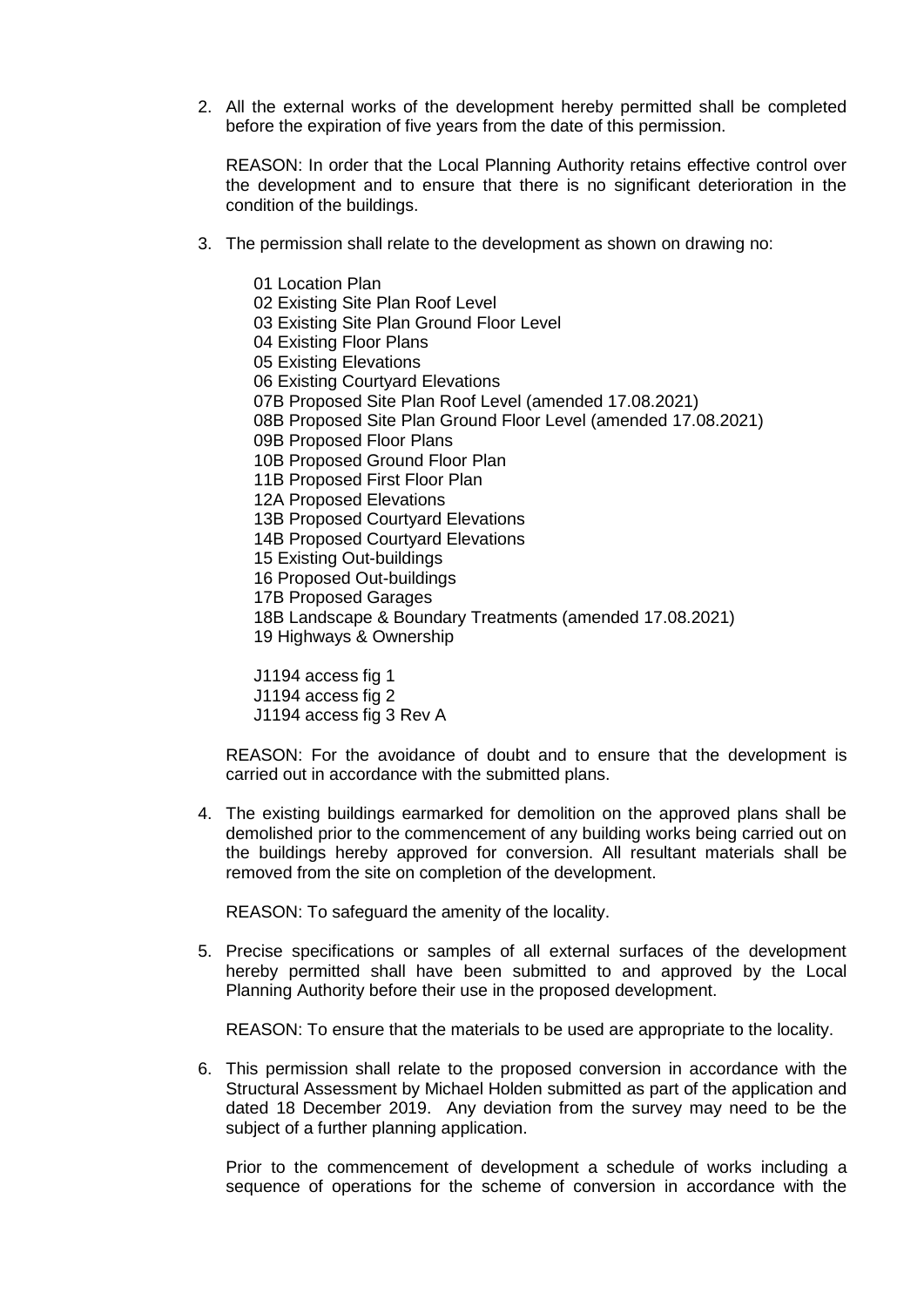findings of the Structural Assessment shall be submitted to and approved in writing by the Local Planning Authority.

REASON: Since the application is for the conversion of the building only.

7. Prior to the commencement of the development, full details of the alignment, height and appearance of all boundary treatment, including but not limited to fences, walls and gates to be erected shall be submitted to and approved in writing by the Local Planning Authority. The development shall be carried out in accordance with the approved details prior to first occupation.

REASON: To ensure a satisfactory form of development in the interest of visual and residential amenities.

8. Prior to the commencement of the development, section details at a scale of not less than 1:20 of the proposed door framing and glazing shall have been submitted to and approved by the Local Planning Authority. The development shall be carried out in accordance with the approved details.

REASON: In order that the Local Planning Authority may ensure that the materials to be used are appropriate to the locality.

9. All new and replacement door and window surrounds shall be natural stone.

REASON: To ensure a satisfactory standard of appearance in the interests of visual amenity.

10. All new and replacement gutters shall be cast iron or aluminium supported on 'drive in' galvanised gutter brackets.

REASON: To ensure a satisfactory standard of appearance in the interests of visual amenity.

11. The proposed Velux roof lights shall be of the Conservation Type, recessed with a flush fitting.

REASON: In the interests of visual amenity in order to retain the character of the building.

12. Notwithstanding the provisions of Classes A to H of Part 1 of the Town and Country Planning (General Permitted Development) (England) Order 2015, or any Order revoking and re-enacting that Order, the dwellings hereby permitted shall not be altered or extended, no new windows shall be inserted, and no buildings or structures shall be erected within the curtilage of the new dwellings unless planning permission has first been granted by the Local Planning Authority.

REASON: To enable the Local Planning Authority to exercise control over development which could materially harm the character and visual amenities of the development and locality and the amenities of nearby residents.

13. Notwithstanding the provisions of Class A Schedule 2 Part 2 of the Town and Country Planning (General Permitted Development) (England) Order 2015, or any Order revoking and re-enacting that Order, no gates, walls, fences or other means of enclosure (except for those approved by this consent) shall be erected within the curtilage of the dwellings unless planning permission has first been granted by the Local Planning Authority.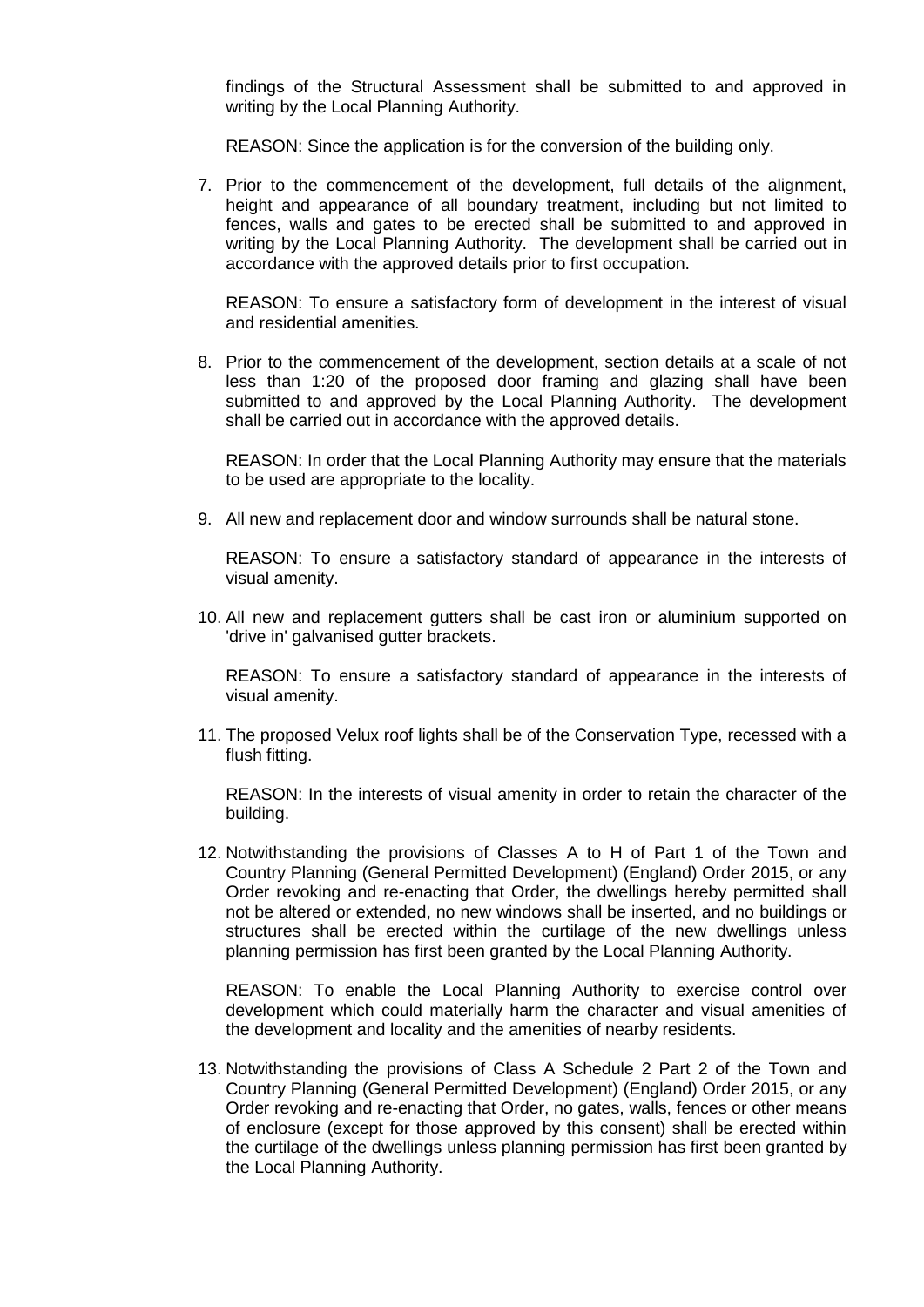REASON: To enable the Local Planning Authority to exercise control over development which could materially harm the character and visual amenities of the development and locality.

14. Notwithstanding the provisions of Classes A-I of Schedule 2 Part 14 of the Town and Country Planning (General Permitted Development) (England) Order 2015, or any Order revoking and re-enacting that Order, no renewable energy sources shall be attached to the new dwellings or placed within the curtilage of the dwellings unless planning permission has first been granted by the Local Planning Authority.

REASON: To enable the Local Planning Authority to exercise control over development which could materially harm the character and visual amenities of the development and locality.

15. Prior to first occupation of the dwellings hereby approved, details of the siting, construction and design of external refuse recycling/bin stores shall be submitted to, and approved in writing by, the Local Planning Authority. No part of the development shall be occupied until the agreed provision is completed and made available for use.

REASON: In order that the Council may be satisfied with the details of the proposal and to ensure that the materials to be used are appropriate to the locality.

16. No development, demolition or site preparation works shall take place until the applicant, or their agent or successors in title, has secured the implementation of a programme of archaeological investigation and recording works. This must be carried out in accordance with a written scheme of investigation, which shall first have been submitted to and agreed in writing by the local planning authority. This should comprise the creation of a level 2/3 record of the farm buildings. It should be undertaken by an appropriately experienced and qualified professional contractor to the standards and guidance set out by the Chartered Institute for Archaeologists (CIfA).

REASON: To ensure and safeguard the recording and inspection of matters of archaeological/historical importance associated with the buildings/site.

## *Landscaping and Ecology*

17. The development hereby permitted shall not be commenced until details of the landscaping of the site, including wherever possible the retention of existing trees, have been submitted to, and approved in writing by, the Local Planning Authority. The scheme shall indicate, as appropriate, the types and numbers of trees and shrubs, their distribution on site, those areas to be seeded, turfed, paved or hard landscaped, including details of any changes of level or landform.

REASON: To ensure a satisfactory form of development in the interest of visual and residential amenities.

18. No external lighting shall be installed on site unless details of such lighting, including the intensity of illumination and predicted lighting contours (taking into account the recommendations of the Ecology Survey and Assessment dated Feb 2021), have been first submitted to, and approved in writing by, the Local Planning Authority. Any external lighting that is installed shall accord with the details so approved.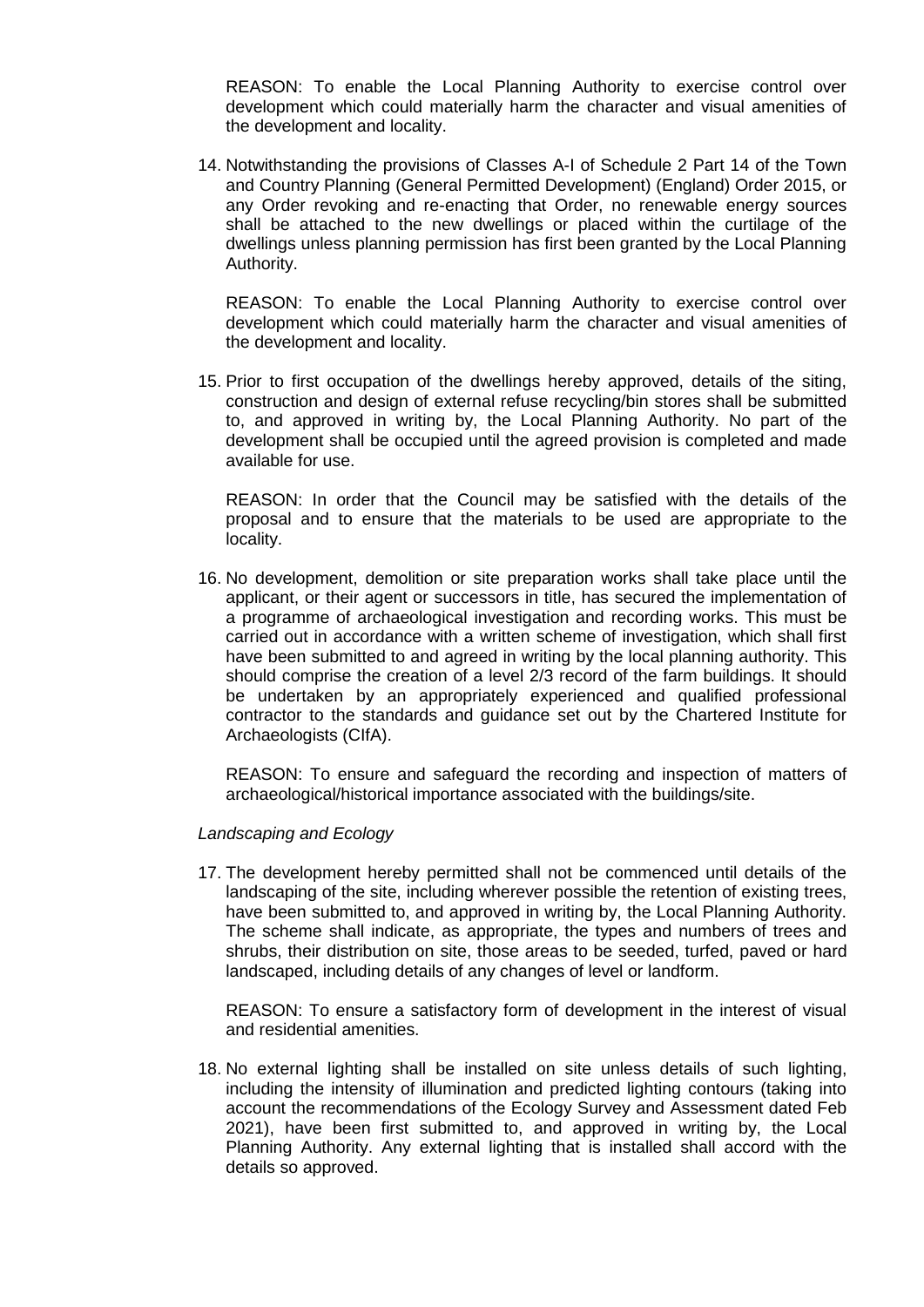REASON: In the interests of the visual amenities of the area.

19. The development hereby approved shall be completed in strict accordance with section 5 of the Ecological Survey and Assessment by ERAP Ltd (updated February 2021) titled 'Mitigation Strategies, Recommendations and Ecological Enhancement'.

REASON: To ensure the protection of species/habitat protected by the Wildlife and Countryside Act 1981.

20. Notwithstanding the submitted details, no development, including any site preparation, demolition, scrub/hedgerow clearance or tree works/removal shall commence or be undertaken on site until a European Protected Species Mitigation Licence has been submitted to and obtained from Natural England. A copy of the licence obtained shall then be submitted to and agreed in writing by local planning authority in consultation with Natural England.

The actions, methods & timings included in the mitigation measures identified and the conditions of the Natural England Licence shall be fully implemented and adhered to throughout the lifetime of the development

REASON: To ensure the protection of species/habitat protected by the Wildlife and Countryside Act 1981 (as Amended) and in the interests of biodiversity and to enhance habitat opportunities for species of conservation concern/protected species and to minimise/mitigate the potential impacts upon protected species resultant from the development.

21. No development shall take place until details of the provisions to be made for building dependent species of conservation concern artificial bird nesting boxes and artificial bat roosting sites have been submitted, and approved by the local planning authority.

The details shall be submitted on a building dependent bird/bat species development site plan and include details of plot numbers and the numbers of per individual building/dwelling and type. The details shall also identify the actual wall and roof elevations into which the above provisions shall be incorporated. For the avoidance of doubt, the submitted details shall include the provision of a dedicated 'Bat Owl Loft' as specified at paragraph 5.5.4 of the Ecological Survey and Assessment by ERAP Ltd.

The development shall be completed in accordance with the agreed details and the artificial bird/bat boxes shall be incorporated into those dwellings/buildings during the actual conversion works before the development is first brought into use and retained thereafter.

REASON: In the interests of biodiversity and to enhance nesting/roosting opportunities for species of conservation concern and protected species.

22. The development hereby permitted shall be undertaken outside the nesting bird season [March - August inclusive] or, if works cannot be avoided during this period, a pre-commencement check should be carried out by a licenced ecologist to confirm their absence.

REASON: To protect nesting birds.

23. A temporary barn owl box shall be provided in accordance with the details shown on Figure 4 of the Ecological Survey and Assessment by ERAP Ltd at least 30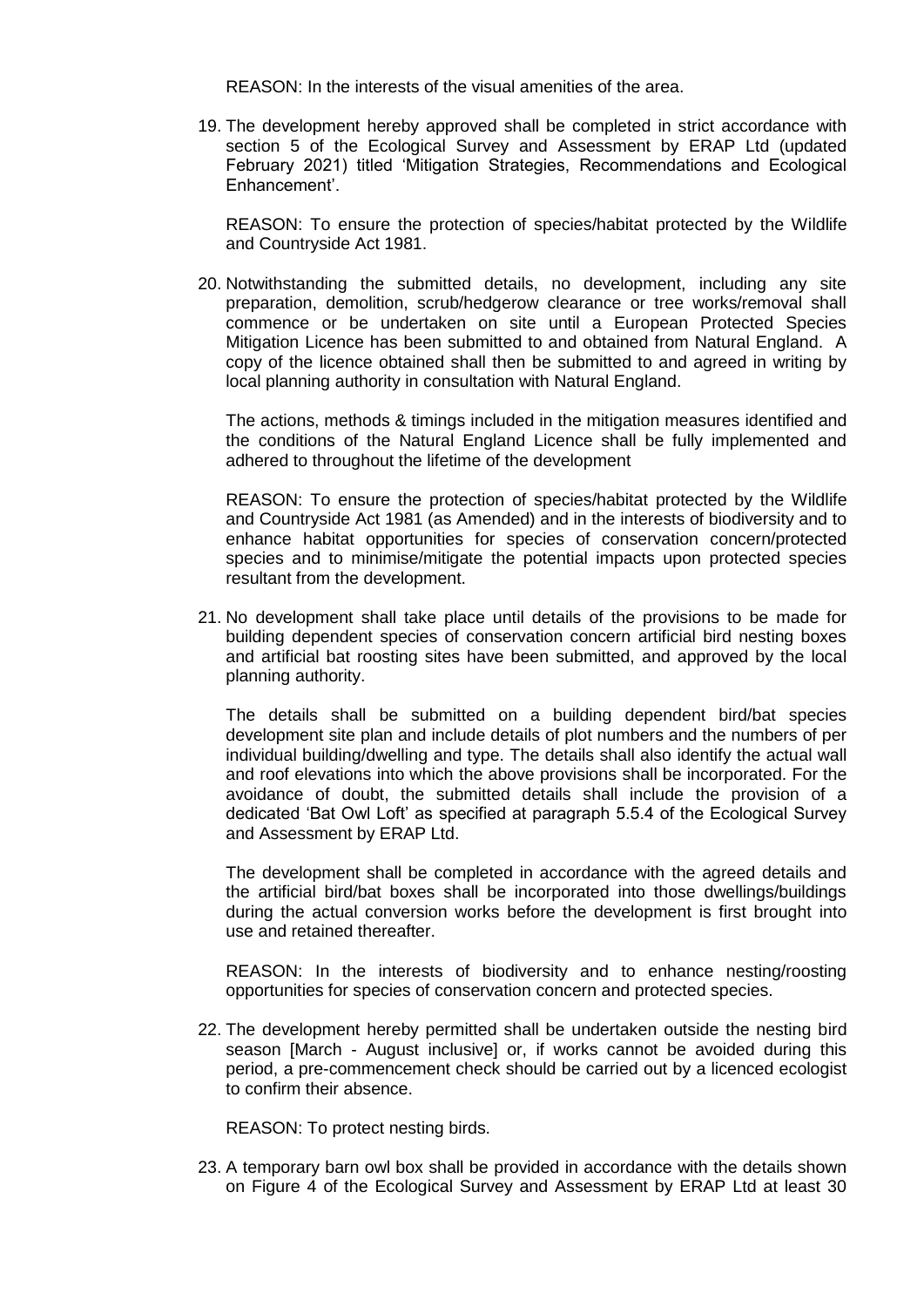days before any part of the site used by Barn Owls is altered in anyway. This provision should not be subject to direct disturbance and shall remain in place until at least 30 days following completion of the development.

REASON: To secure the long-term protection of the species by maintaining continuity of occupation (by providing temporary additional roosting/nesting places on-site).

24. No part of the development shall be commenced until a non-native species removal and disposal method statement has been submitted and agreed in writing the local planning authority the details of which shall include details of the eradication and removal from the site all Japanese Knotweed and Indian Balsam. The development shall be carried out in accordance with the approved details.

REASON: To ensure that there is no risk of further spread of a non-native plant species and to ensure that there are no residue non-native plant species parts remaining.

25. Prior to commencement of any site works including delivery of building materials and excavations for foundations or services all trees to be retained within influencing distance of the site shall be protected in accordance with the BS5837:2012 [Trees in Relation to Demolition, Design & Construction].

The protection zone must cover the entire branch spread of the trees, [the area of the root soil environment from the trunk to the edge of the branch spread] and shall remain in place until all building work has been completed and all excess materials have been removed from site including soil/spoil and rubble.

During the building works no excavations or changes in ground levels shall take place and no building materials/spoil/soil/rubble shall be stored or redistributed within the protection/exclusion zone, in addition no impermeable surfacing shall be constructed within the protection zone.

No tree surgery or pruning shall be implemented without prior written consent, which will only be granted when the local authority is satisfied that it is necessary is in accordance with BS3998 for tree work and carried out by an approved arboricultural contractor.

REASON: In order to ensure that any trees affected by development and considered to be of visual, historic or botanical value are afforded maximum physical protection from the potential adverse effects of development.

## *Drainage*

- 26. No development shall commence until a surface water drainage scheme has been submitted to and approved in writing by the Local Planning Authority. The drainage scheme must include:
	- (i) An investigation of the hierarchy of drainage options in the National Planning Practice Guidance (or any subsequent amendment thereof). This investigation shall include evidence of an assessment of ground conditions and the potential for infiltration of surface water;
	- (ii) A restricted rate of discharge of surface water agreed with the local planning authority (if it is agreed that infiltration is discounted by the investigations); and
	- (iii) A timetable for its implementation.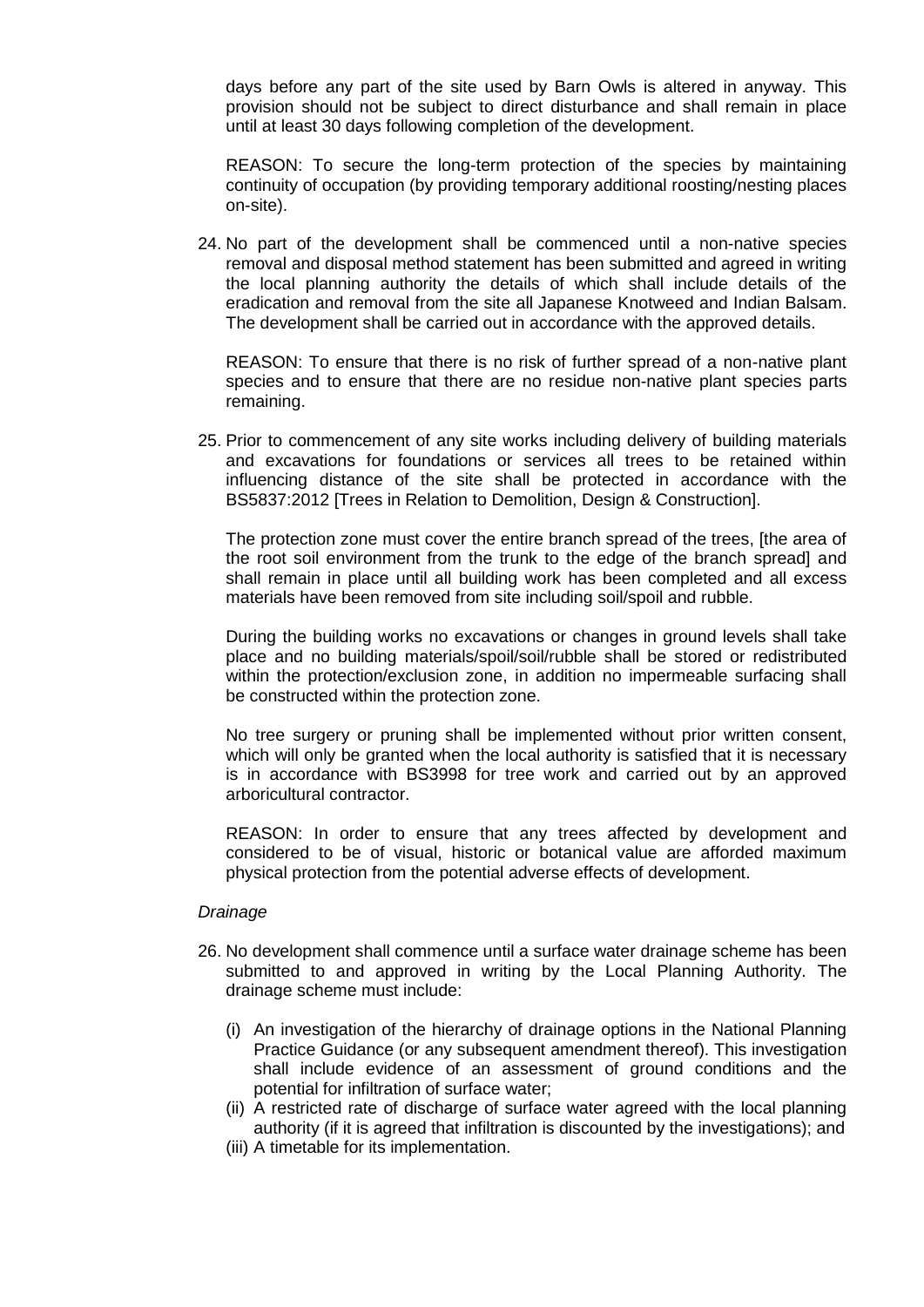The approved scheme shall also be in accordance with the Non-Statutory Technical Standards for Sustainable Drainage Systems (March 2015) or any subsequent replacement national standards. The development hereby permitted shall be carried out only in accordance with the approved drainage scheme.

REASON: To promote sustainable development, secure proper drainage and to manage the risk of flooding and pollution.

27. Foul and surface water shall be drained on separate systems.

REASON: To secure proper drainage and to manage the risk of flooding and pollution.

## *Residential Amenity*

28. Prior to commencement of development an Environmental Management Plan that includes measures to mitigate the impacts of the construction activity (both on the construction site and on the access road) in relation to noise and air quality shall have been submitted to and agreed in writing by the Local Planning Authority. The development shall be carried out in strict accordance with the approved details.

REASON: In the interests of the general amenity of the area and to safeguard, where appropriate, neighbouring residential amenity.

## *Highway Safety and Parking*

- 29. No development shall take place, including any works of demolition or site clearance, until a Construction Management Plan (CMP) or Construction Method Statement (CMS) has been submitted to, and approved in writing by the local planning authority. The approved plan / statement shall provide:
	- 1. 24 Hour emergency contact number;
	- 2. Swept path analysis showing access for the largest vehicles regularly accessing the site and measures to ensure adequate space is available and maintained, including any necessary temporary traffic management measures;
	- 3. Measures to protect vulnerable road users (pedestrians and cyclists);
	- 4. Wheel washing facilities;
	- 5. Measures to deal with dirt, debris, mud or loose material deposited on the highway as a result of construction;
	- 6. Measures to control the emission of dust and dirt during construction;
	- 7. Details of a scheme for recycling/disposing of waste resulting from demolition and construction works;
	- 8. Construction vehicle routing;
	- 9. Delivery, demolition and construction working hours.

The approved Construction Management Plan or Construction Method Statement shall be adhered to throughout the construction period for the development.

REASON: In the interests of the safe operation of the adopted highway during the demolition and construction phases.

30. No development shall take place (including investigation work, demolition, siting of site compound/welfare facilities) until a survey of the condition of the un-adopted highway from Larkhill to the development site has been submitted to and approved in writing by the Local Planning Authority. This should also be presented to the Larkhill Residents Group. The survey must consist of: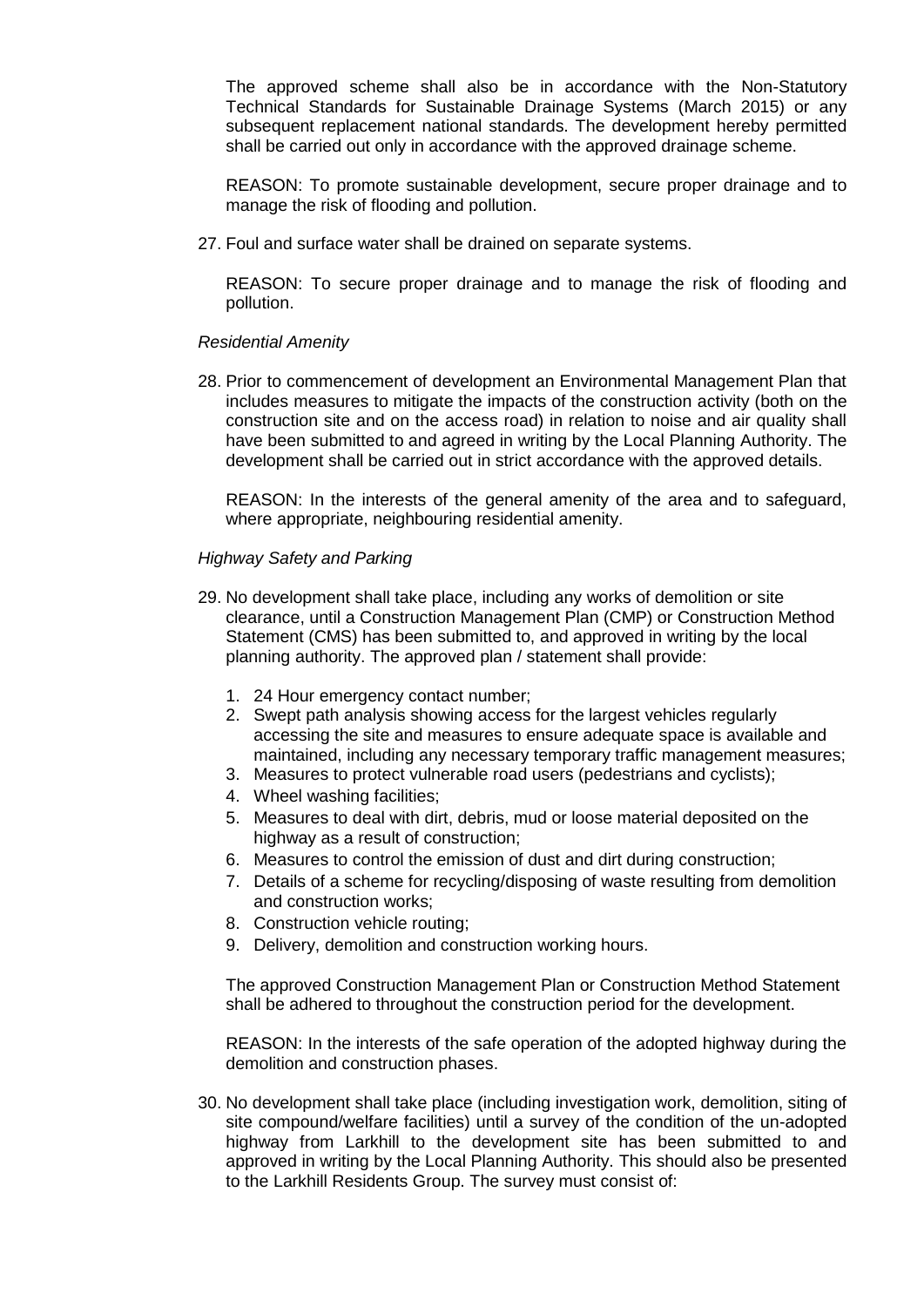- 1. A plan to a scale of 1:1000 showing the location of all defects identified.
- 2. A written and photographic record of all defects with corresponding location references accompanied by a description of the extent of the assessed area and a record of the date, time and weather conditions at the time of the survey.

No building or use hereby permitted shall be occupied or the use commenced until any damage to the un-adopted highway has been made good to the satisfaction of the Highway Authority.

REASON: To ensure that any damage to the un-adopted highway sustained throughout the development process can be identified and subsequently remedied at the expense of the developer.

31. The access road improvements shown on the approved plans shall have been fully completed prior to the first occupation of the development hereby permitted.

REASON: In the interests of highway safety.

32. Prior to commencement of development details of the provision of domestic internal (within garages) sockets for the charging of electric/hybrid vehicles shall have been submitted to and agreed in writing by the Local Planning Authority. The development shall be carried out in strict accordance with the approved details and the agreed charging points shall be installed and be made available for use prior to first occupation of the dwelling(s) upon which they are to be located/are intended to serve.

REASON: To ensure that the development provides adequate and appropriate sustainable transport options and in the interest of lowering emissions resultant from vehicular movements associated with the development.

33. The parking facilities shown on the plans hereby approved shall be surfaced or paved and made available in accordance with the approved plan and the car parking spaces and manoeuvring areas shall be completed prior to the occupation of any of the buildings; such parking facilities shall thereafter be permanently retained for that purpose (notwithstanding the Town and Country Planning (General Permitted Development) Order 2015).

REASON: In the interest of highway safety and to ensure adequate parking and turning space is available within the site.

34. The proposed garaging shall not be used for any purpose (including any purpose ordinarily incidental to the enjoyment of the dwelling house as such) which would preclude its use for the parking of a private motor vehicle.

REASON: In the interests of visual amenity and to facilitate adequate vehicle parking and/or turning facilities to serve the development.

35. Prior to installation full details of the means of foul water drainage/disposal shall have been submitted to and approved in writing by the Local Planning Authority. No dwelling shall be occupied until the works for foul water drainage/disposal have been completed in accordance with the approved details.

REASON: To ensure a satisfactory means of drainage

(Ms Moon spoke in favour of the above application. Mr Pickering spoke against the above application)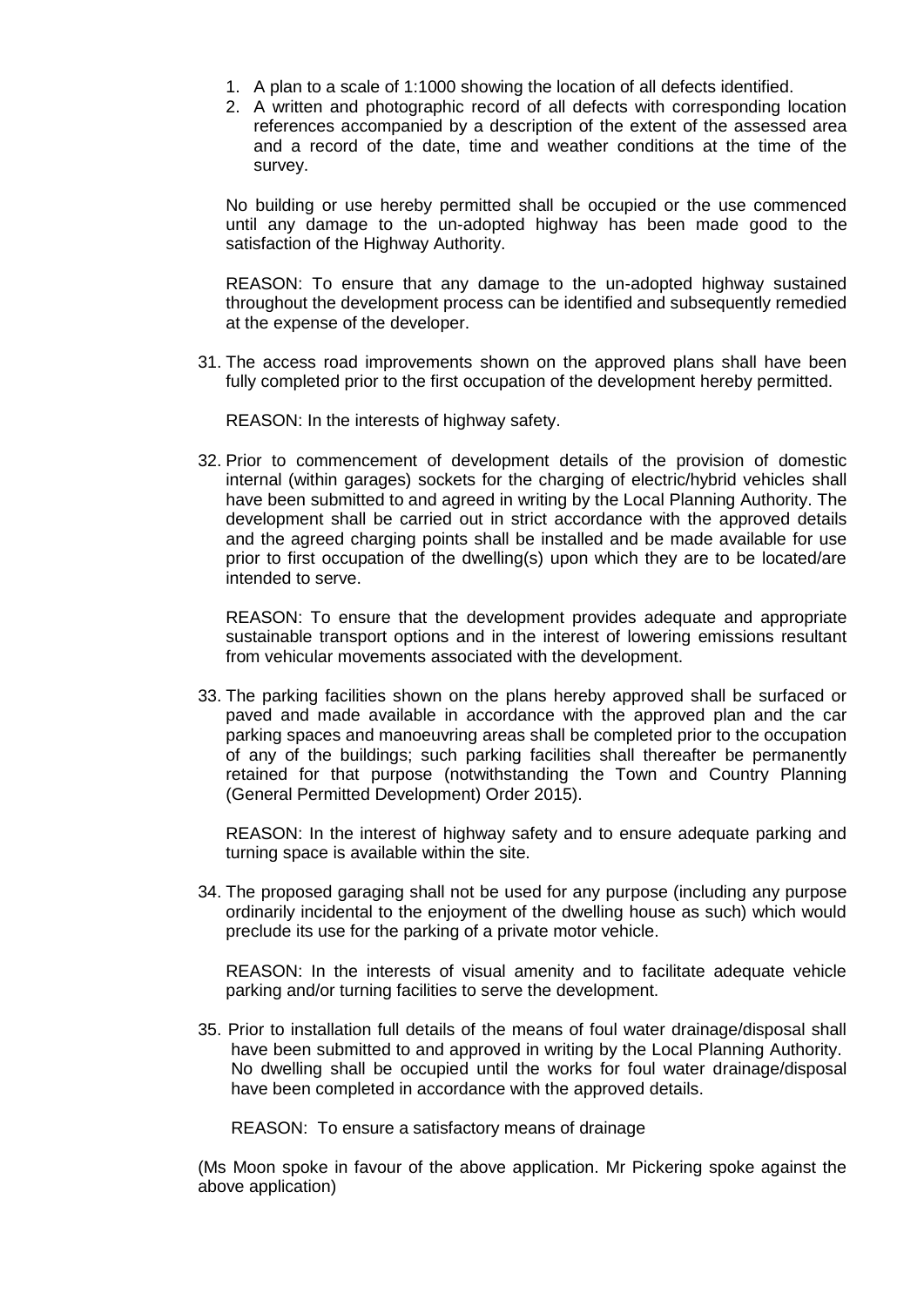Councillor A Brown (Chair) declared an interest in the next item of business and left the meeting. Councillor J Clark (Vice Chair) took the Chair.

220 PLANNING APPLICATION 3/2021/0595 - LAND AT PRESTON ROAD, **RIBCHESTER** 

RESOLVED THAT:

The application be deferred for consideration at a future committee for the applicant to provide further assurances that the development will not increase the risk of flood risk noting the issues with flooding in Ribchester.

(Mr Burns spoke in favour of the above application. Ms Barnett spoke against the above application)

Councillor A Brown returned to the meeting and the Chair.

221 VALIDATION CRITERIA

The Director of Economic Development and Planning submitted a report asking committee to approve the final version of the Council's Validation Checklist for planning applications following the period of consultation.

Several amendments had been made taking into account comments from internal members of staff and further guidance from Central Government. Two responses had also been received from members of the public.

The National Policy Planning Framework states that local planning authorities should publish a list of their information requirements for planning applications and that it should be reviewed every two years and published on the RVBC website. The intention of the document is to assist applicants submitting a planning application and to ensure that the application can be validated on receipt.

RESOLVED THAT COMMITTEE

Agree to formally adopt the amended Planning Application Validation Criteria as outlined in the report.

## 222 REVENUE OUTTURN 2020/21

The Director of Resources submitted a report for information on the outturn for the financial year 2020/21 in respect of the revenue budget for this committee.

There had been a number of variations in both income and expenditure during the year, and this had given rise to an overall underspend of £161,033 on the net cost services. After transfers to and from earmarked reserves the overall underspend was £140,271. The main variances were highlighted.

#### 223 REVENUE MONITORING 2021/22

The Director of Resources submitted a report for information on the position for this year's original revenue budget for the period April to July 2021 for this committee.

A comparison between actual expenditure and the original estimate was shown by cost centre with the main variances highlighted.